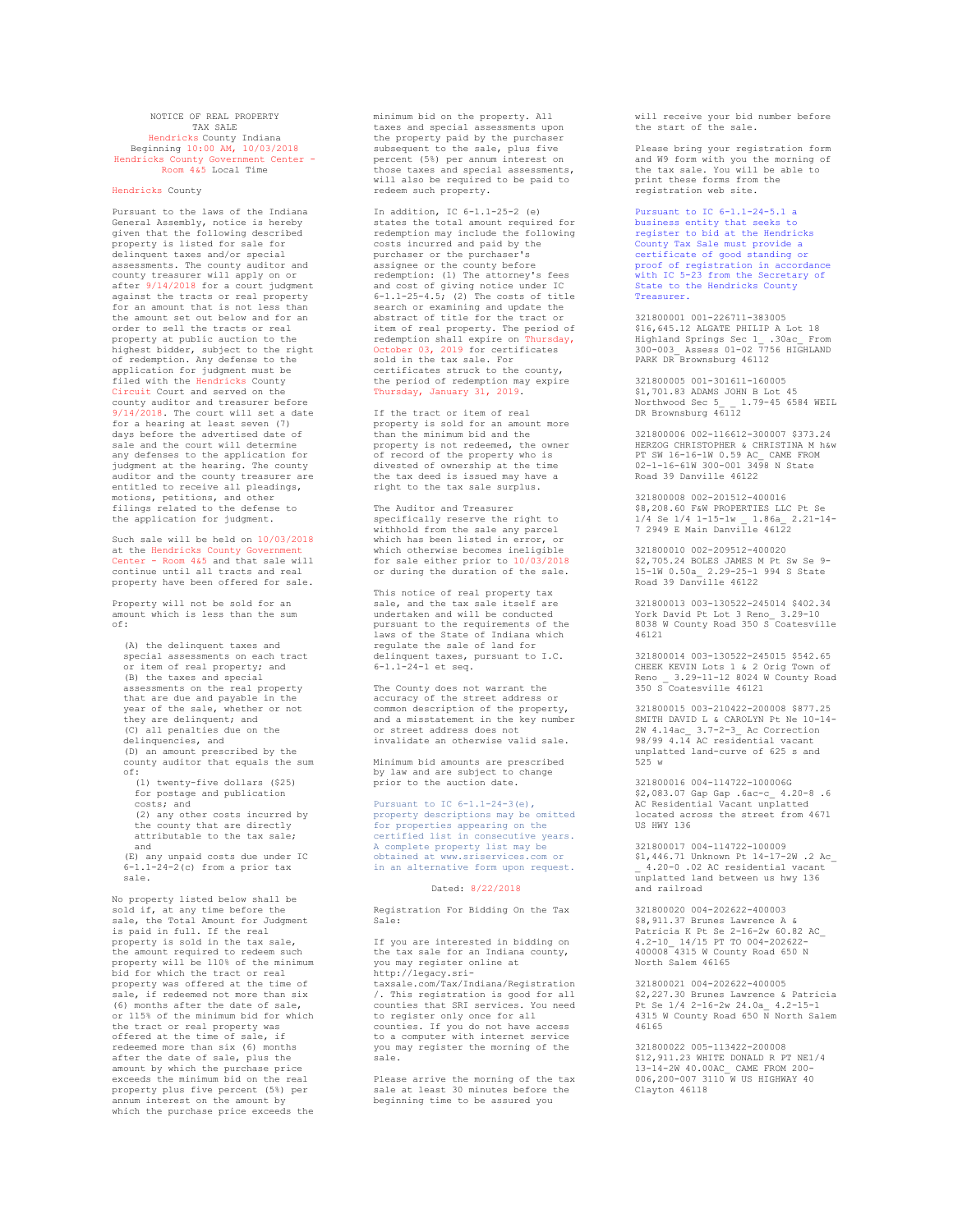321800023 005-118412-200012 \$6,176.78 STI-BEL MOBILE HOME PARK LLC Pt E Ne 18-14-1w 4.59AC \_ Pt To 200-016\_ 5.26-9 2209 W US HIGHWAY 40 TRIR 1-18 Clayton 46118

321800024 006-127511-290004 \$6,059.24 DUNCAN JEFFERY V & ROMER SHONDA L\_ UNDIV 1/2 INT EACH PT SE NE 27-15-1E 2.71 AC\_ 17/18 COMBINED W/006-127511-290005 3404 S State Road 267 Plainfield 46168

321800025 006-133511-300012 \$1,474.98 MARCHIANDO GEORGE A Pt Sw 1/4 33-15-1E 1.48ac\_ \_ 6.5-7-6-2-1 5114 E US HIGHWAY 40 Plainfield 46168

321800026 006-211411-400006 \$614.78 TIMMONS JAMES E & DANITA D H/W Pt Se Se 11-14-1e &\_ Pt Ne Ne 14-14-1e\_<br>1.43 Ac\_ 6.19-8-3-2\_ CREATED ON<br>8/30/83 7008 S County Road 750 E Plainfield 46168

321800027 006-318421-190002 \$2,518.24 Brehob David M Lot 9 Willman's Lake 2nd Sec \_ 6.67-9 7297 Willman Dr Plainfield 46168

321800028 006-319421-300006 \$3,203.64 Blaschke Larry Dean & Jo Anna Pt Sw Fr 19-14-2e 2.78AC\_ 6.35- 12-5 8797 S County Road 925 E Plainfield 46168

321800029 006-320421-479013 \$7,121.70 Rossi Marc S Lot 132 Colony At Heartland Crossing Sec 4 .13ac\_ From 400-010\_ Conservancy\_ Assess 99-00 8832 Retreat Rd Camby 46113

321800030 007-102412-470003 \$573.59 CASEY ANGELA M Pt Sw1/4 Se1/4 2-14- 1W .26ac\_ \_ 7.2-11-1-8-1 .26 AC residential vacant unplatted land-on US 40 runs down common drive @1519 E US HWY 40 Clayton 46118

321800031 007-102412-470017 \$135.50 CASEY ANGELA M Pt Sw Se1/4 2-14-1W .04ac .04 AC residential vacant unplatted land-appx 360 feet from US 40 section of common dr. Clayton 46118

321800032 007-125512-300003 \$1,858.10 ANDREASEN CHASE Pt W1/2 Sw1/4 25-15-1W 2.11a\_ \_ 7.31-8-1 3750 S County Road 200 E Clayton 46118

321800034 007-131511-215002 \$1,293.99 DOCKERY MICHAEL & LISA H/W Lots 107 & 108 James H Olivers Sub\_ \_ Assess 99-00 3014 Church St Plainfield 46168

321800035 007-136512-245013 \$956.94 SMITH CURTTIS E & KATHRYN M H/W Pt Ne Ne 36-15-1W .86ac\_ 7.40-16 CREATED PRIOR TO 1938 4220 ANN ST Plainfield 46168

321800037 007-209412-100013 \$408.21 Solik Michael J & Colleen L Pt W1/2 Nw1/4 9-14-1W 5.19a\_ 7.7-1-5\_ CREATION DATE 05/22/1973 5.19 AG north of 6387 S County rd 100 W

321800038 007-213412-300021 \$3,818.00 BRICKERT BETTY L PT SW1/4 13-14-1W .58 AC\_ 06/07 (.16AC) TO 07-2-13-41W 300-024\_ 08/09 SPLIT PT TO 07-2-13-41W 300-033 7748 S STATE ROAD 39 Clayton 46118

321800039 007-325412-100005 \$268.97 SZIOOOOSS OOT SZSAIZ 10000S QZOO. 25-14-1W .436 Ac\_ 7.21-1-1-1\_ 08/09 pt to 07-3-25-41w 100-018\_ 10/11 SPLIT PT TO 007-325412-100022\_ 11/12 SPLIT PT TO 007-325412-100024 9496 S STATE ROAD 39 Mooresville 46158

321800041 007-335412-200003 \$3,026.00 LAWLESS LISA K 50% BELL JAMES RYAN 25% & BELL BENJAMIN LOGAN 25% Pt Ne 35-14-1W 1.0AC\_ 7.29-3-2 1755 E County Road 1000 S Clayton 46118

321800042 008-104611-335009 \$4,514.64 JORDAN RITCHEY P Lot 15 Rolling Hills Sec 2\_ 8.69-15 5448 Hickory Ln Brownsburg 46112

321800043 008-105621-400012 \$135.50 Partow Development Inc Pt Se1/4 5- 16-2E .02ac\_ From 400-002\_ 8.21-5 .02 AC residential vacant unplatted land-located north side 10658 Eagle Dr.

321800044 008-105621-400013 \$256.50 Kirchoff Matthew D & Tina S H/w Pt Se1/4 5-16-2E .02ac\_ From 400-002\_ 8.21-5 .02 AC residential vacant unplatted land-located north side 10680 Eagle Dr.

321800045 008-105621-400015 \$135.50 Partow Development Inc Pt Se1/4 5- 16-2E .02ac\_ From 400-002\_ 8.21-5 .02 AC residential vacant unplatted land-located north side 10726 Eagle Dr

321800046 008-105621-472005 \$693.37 Partow Development Inc LOT 8 Eagle Village Sec 3 .59ac 10658 Eagle Dr Indianapolis 46234

321800047 008-105621-472010 \$938.37 Partow Development Inc LOT 3 Eagle Village Sec 3 .58ac 10572 Eagle Dr Indianapolis 46234

321800048 008-105621-472011 \$1,558.09 KRISHNA NIMISHA KANTILAL LOT 2 Eagle Village Sec 3 58ac 10566 Eagle Dr Indianapolis 46234

321800049 008-106621-482013 \$4,402.23 CALLAHAN RICHARD L & KELLY H/W Lot 529 Meadows At Eagle Crossing Sec 6\_ A.K.A. Tallgrass 0.32ac 9862 Olympic Cir Indianapolis 46234

321800051 008-108621-102008 \$10,610.00 DOSSO SOULEYMANE Lot 27 Highlands At Eagle Crossing \_ Aka Silverleaf\_ Sec 1 .18 Ac 5767 Amber Ln Indianapolis 46234

321800054 008-213611-200029 \$2,955.26 CARSON BERT T III CARSON JEFFERY P & JAMES M PT NE 13-16-1E .03 AC\_ 10/11 CAME FROM 08-2-13-61E 200-008 1500 E US HIGHWAY 136 Brownsburg 46112

321800055 008-215611-480008 \$8,666.15 STARR DENNIS WAYNE Pt Se Se 15-16-1e 0.84 Ac\_ 8.11-16-8 4195 Locust Ln Brownsburg 46112

321800056 008-216611-310010 \$775.80 Kays Phyllis Ann Lot 5 Fitch's Subd\_ \_ 8.50-5 Danville 46122

321800057 008-216611-310011 \$936.70 Kays Phyllis A & Harlan T Lot 4 Fitch's Subd\_ \_ 8.50-4 4321 N County Road 500 E Danville 46122

321800058 008-216611-310012 \$4,623.80 Kays H Terrell & Phyllis A Lot 3 Fitch's Subd\_ \_ 8.50-3 4305 N County Road 500 E Danville 46122

321800059 008-217621-100002 \$4,860.00 Hicks John A & Christine N Pt N Nw 17-16-2E 39.70 Ac\_ 8.25-2 39.7 AG-vacant land -located along N side of I 74

321800062 009-210522-400004 \$5,018.13 Church Ricky W Pt W Se & Pt E Sw 10-15-2w\_ 38.42ac\_ 9.10-13-2 920 S County Road 525 W Danville 46122

321800064 009-215522-200008 \$263.99 CRANE PAUL E & KATHY S H/W W1/2 Se<br>Ne 15-15-2W .61AC \_ 9.15-4-1\_ AC<br>CORR 09-15-03 \_ Pt To 200-020 .61 AC<br>residential vacant unplatted-south<br>of 1417 S County rd 525 W

321800065 009-215522-200019 \$206.18 CRANE PAUL E & KATHY S H/W Pt Se Ne1/4 15-15-2W .50ac .50 AC residential vacant unplatted-north of 1481 S County rd 525 w

321800066 010-205611-200011 \$6,094.49 GLEASON ANDREW JAMES 2.74ac Ne 05-16-1E \_ 10.17-7-6 6566 N County Road 475 E Pittsboro 46167

321800067 010-211612-370004 \$2,797.78 BRONGER MASONRY Lot 10 Orig Town Of Maplewood\_ 10.34-10 1098 E County Road 500 N Danville 46122

321800069 010-231711-400003 \$1,012.70 Crossmann Communities<br>Prtshp Pt Se 1/4 31-17-1E .49ac\_<br>From 400-002\_ Assess 01-02 .49 AC<br>residential vacant unplatted located North of 256 Brooks way -triangle shape runs along RR

321800070 010-314612-110011 \$1,076.61 MINER JASON C Pt Nw 14-16- 1W 0.21 Ac\_ 10.31-2 1191 E County Road 500 N Danville 46122

321800071 010-314612-110012 \$608.34 MINER JASON C Pt Nw 14-16-1w\_ 0.20 Ac\_ 10.31-3 1191 E COUNTY ROAD 500 N Danville 46122

321800073 011-119712-100012 S2,763.10 CSX TRANSPORATION INC Pt W<br>Nw 19-17-1w 0 28a 11 5-7-1 9660 N Nw 19-17-1w 0.28a\_ \_ 11.5-7-1 9660 N County Road 300 W Lizton 46149

321800075 011-132712-400008 \$2,080.95 LESTER MIKE & KAREN h&w Pt Ne Se 32-17-1W .49a\_ 11.14-13 7310 N State Road 39 Lizton 46149

321800076 011-134712-200004 \$5,087.00 Ingram Walter & Patricia H/w Pt Ne Ne 34-17-1w\_ 3.95ac creation date prior to 9/2/1942 \_ 11.16-5 Ac Corr 03-14-03 7974 N County Road 100 E Lizton 46149

321800077 011-205612-110001 \$1,471.83 Means Jalee M Pt Minor Plat 563 3.316\_ 13/14 PT TO 011- 205612-110002 6977 N County Road 200 W Lizton 46149

321800078 011-205612-300005 \$2,779.48 CRIDER GREGORY A Sw Sw 5- 16-1W 2.69a\_ 11.19-13 6215 N COUNTY ROAD 200 W Lizton 46149

321800080 012-126611-400024 \$4,953.12 Williams Wayne C & Maureen Pt Se 1/4 26-16-1e\_ 1.03ac\_ CONSERVANCY\_ 12.14-5-14 2270 N County Road 800 E Avon 46123

321800081 012-127611-300019 \$1,836.86 Anderson Lisa M Pt Sw Sw<br>27-16-1e\_ .8ac-c\_ CONSERVANCY\_<br>12.15-2-2 2047 N County Road 600 E Avon 46123

321800084 012-204511-340011 \$4,815.30 Dodson Gregory J Lot 60 Price's Avondale Heights Sc 2 \_ CONSERVANCY\_ 12.96-60 4890 Locust Dr Danville 46122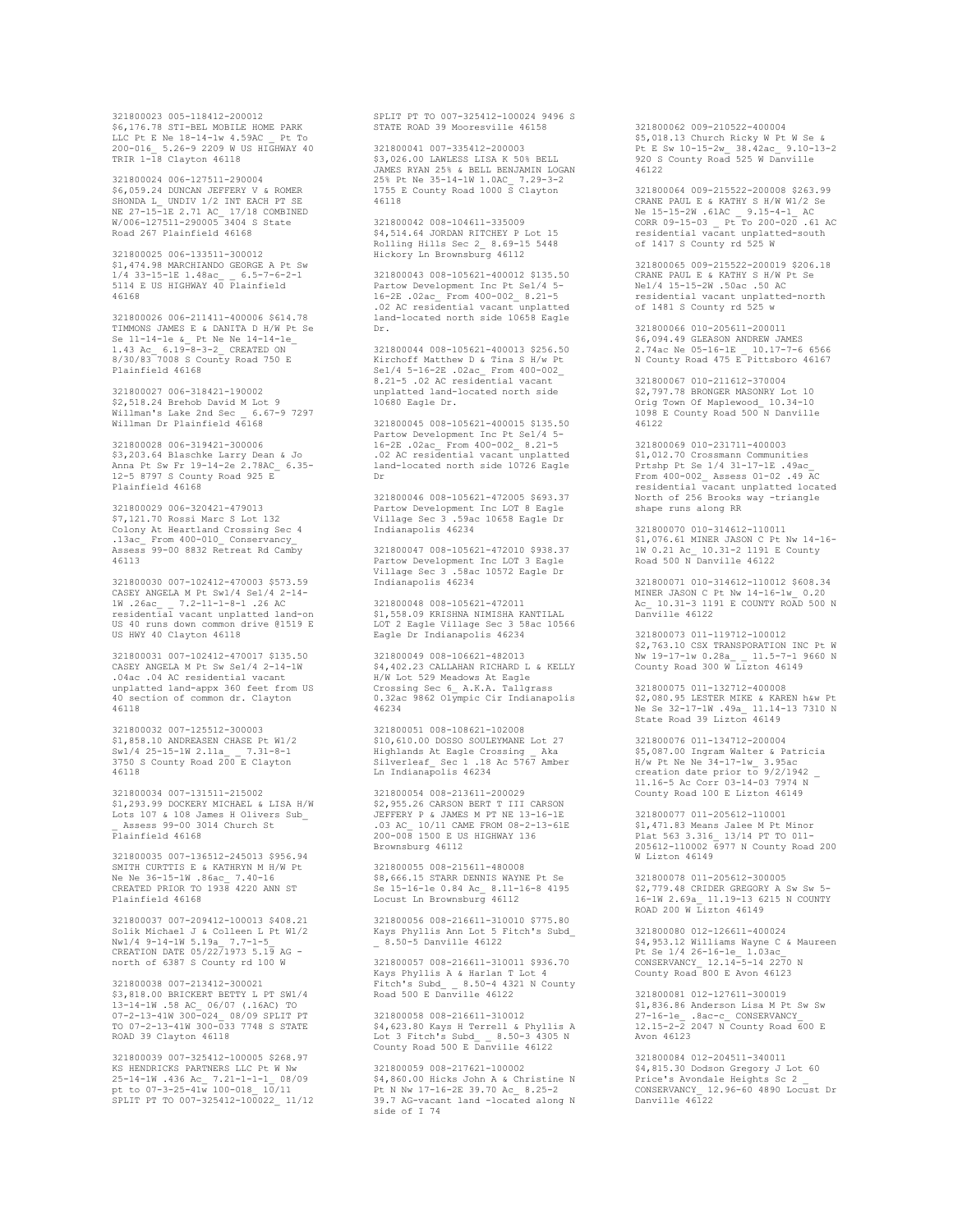321800085 012-205521-200007 \$7,574.14 T&M LLC Pt Ne 5-15-2e .50a\_ 12.5-28-1\_ 11/12 AC CORRECT 10801 E County Road 100 N Indianapolis 46234

321800086 012-205521-200040 \$4,382.53 T&M LLC Pt Ne 1/4 5-15-2e .27ac\_ From 200-008\_ L/c 2-13-03\_ Assess 00-01 .27 AC Commercial located south of 10801 E 100 N

321800087 012-205521-400014 \$2,280.72 MURRAY JAMES E Pt Ne Se 5- 15-2e 1.0 Ac\_ Pt To 400-030\_ 12.5- 19\_ L/C 2-25-10 432 N Raceway Rd Indianapolis 46234

321800088 012-232621-200019 \$1,675.00 FLANNERY DAVID D Pt Ne1/4 32-16-2e .33ac\_ CREATION DATE 02/06/1992 10995 E County Road 200 N Indianapolis 46234

321800093 012-308521-455004 \$5,094.14 Beals Marjorie A & Lyle E LOT 63 Glen Elen Add Sec 3\_ 12.77-63 10588 Andrea Ct Indianapolis 46231

321800094 012-308521-455015 \$176.12 Beals Marjorie A & Lyle E Pt Se 1/4 8-15-2e 0.134 AC\_ 12.8-10-14 0.13 AC residential vacant unplatted north of 10588 Andrea Ct

321800096 012-317511-200009 \$1,156.10 BLAKLEY JASON J Pt Sw Ne & Pt S Nw 17-15-1E\_ 1.17a\_ 12.37-8 1493 S COUNTY ROAD 450 E Avon 46123

321800097 012-415511-250005 \$7,022.41 Carlson Betty M & Nylin Kimberly K Jt Ten Wros Lot 79 Price Hts Sec 3\_ 12.47-79 1233 Price Rd Avon 46123

321800098 012-415511-250008 \$1,306.46 Carlson Betty M & Nylin Kimberly K Jt Ten Wros Lot 80 Price Hts Sec 3\_ 12.47-80 1233 Price Rd Avon 46123

321800099 012-415511-385009 \$203.58 Woodcock Exel R Jr & Angela K H/w Pt Lot 36 Reserve At Bridgewater Sec 2 \_ .02ac\_ From 385-003\_ Assess 01-02 .02 AC residential vacant platted strip of ground between 6298 & 6292 Turnbridge Dr

321800101 012-422511-480004 \$419.58 Pipes Loren E Pt E Se 22-15-1E .06 Ac\_ Tract 3 & 4\_ \_ 12.40-11-36 .06 AC residential vacant unplatted triangle shape North of 6814 Sunrise Dr

321800102 012-423511-180015 \$2,492.14 Wayne William M & Pamela K Pt Lot 146 Hidden Valley Est Sec 5 Plainfield 46168

321800103 012-424511-200003 \$6,643.71 MARTIN HAZEL I Pt Ne Ne 24-15-1E .879 AC\_ 12.42-4-1\_ 16/17 PT TO 012-424511-200022 8893 BRADFORD RD Avon 46123

321800105 013-135522-355003 \$188.37 MATTHEWS DAVID M Pt W Sw 35-15-2w .2ac-c\_ 13.61-26\_ Conservancy Amo/Coatesville 345 N Pearl St Amo 46103

321800109 014-109611-256027 \$302.11 MANGUS PATRICIA A & JAMES D PT LOT 40 ARBOR SPRINGS SEC 3\_ .002\_ CAME FROM 14-1-09-61E 256-026 Brownsburg 46112

321800110 014-109611-362001 \$10,458.55 TANSY JULIE LOT 197 THE ENCLAVE AT SUMMER RIDGE WEST SEC 2B\_ .29 AC\_ CAME FROM 14-1-09-61E 300013 770 KING FISHER DR Brownsburg 46112

321800111 014-111611-175014 \$5,400.28 Kays H Terrell & Phyllis A Pt Lt 3 Orig Town Bl 2\_ 14.31-9 14 E MAIN ST Brownsburg 46112

321800113 014-111611-425004 \$5,654.10 STEPHENS WILLIAM G Pt Sw Se 11-16-1e .43ac 504 E College Ave Brownsburg 46112

321800114 014-212611-400001 \$135.50 STARKEY GARRY & STARKEY MARK Pt W Se<br>12-16-1E .05 AC\_ Pt To Road Row\_<br>05/06 10.33ac to 400-010; 0.53ac to<br>400-011; 18.19ac to 478-001\_ 07/08<br>PT TO 14-2-12-61E 400-012\_ 07/08 PT TO 14-2-12-61E 300-029\_ 07/08 PT TO 14-2-12-61E 400-014, 400-015, 400- 016, 400-017\_ 07/08 SP .05 Industrial vacant land Triangle shape at very West end of 5440 N County Rd 900 E

321800115 014-214611-168010 \$3,566.54 PINEDO ABNER Pt Chadwick Square Sec 2\_ .15ac\_ 14.142-a\_ 1999 Commissioners Sale \$150 Taxsal\_ No Bid 2000 Tax Sale\_ Sold In 2002 Tax Sale 11345 W Washington St Indianapolis 46231

321800116 014-214611-300011 \$3,020.20 Bien Inc Pt Sw1/4 14-16-1E \_ .68ac .68 AC Residential vacant unplatted-triangle shape just north of 1263 Holiday Lane E

321800117 014-214611-400002 \$8,170.66 Timber Park Development Corp Pt S Ne 14-16-1E \_ 1.05ac\_ 14.100-11 Brownsburg 46112

321800118 014-215611-212004 \$2,813.60 HERRING CONNIE LEE & MICHAEL HERRING Lot 11 Sunny Knoll Add\_ 14.104-11 507 Maxine Mnr Brownsburg 46112

321800119 014-227611-100010 \$2,408.51 HERITAGE HILL LLC PT 27-16-1E 19.17 AC\_ CAME FROM 08-3-27- 61E 200-012\_ 12/13 ANNEXED PER ORD 2011-04 FROM 008-327611-100010 19.17 AC Commercial vacant land located east of 2756 N CTY rd 600 E

321800120 014-227611-200012 \$1,517.97 HERITAGE HILL LLC Pt N1/2 27-16-1e 11.767 AC\_ 12/13 PT ANNEXED FROM 008-327611-200012 ORD 2010-27\_ 12/13 ALL ANNEXED FROM 008-327611- 200012 ORD 2011-04\_ 13/14 PT TO NORTHFIELD DR AT HERITAGE HILL (ROW)\_ 13/14 PT TO 014-227611- 200014\_ 13/14 PT TO 014-227611-1 11.77 AC Commerical Vacant Land located west of 6559 Brigham Bay Dr

321800121 014-227611-200013 \$3,453.72 HERITAGE HILL LLC PT 27- 16-1E 27.88 AC\_ 12/13 PT ANNEXED FROM 008-327611-200013 ORD 2010-27\_ 12/13 ALL ANNEXED FROM 008-327-611- 200013 ORD 2011-04\_ 13/14 PT TO NORTHFIELD DR AT HERITAGE HILL (ROW) COMMERCIAL VACANT LAND 27.88ac Large vacant land next to Legacy Park Dr Northfield Dr across from Villas Homeowner' Association

321800124 015-133512-430002 \$3,007.07 MARLOWE JOHN O Pt Ne Se 33-15-1W .35a\_ 15.111-3-21 211 YORK AVE Clayton 46118

321800125 015-133512-490007 \$1,331.37 Jeffco Llc Lot 7 Western Add Blk 6 \_ From 490-002\_ Assess 00- 01 COMMERCIAL .1ac square property directly N of 4888 IOWA Clayton

321800126 015-134512-365013 \$2,597.93 SCHOENBERG TRACY LEE Lot 24 Original Town \_ & PT OF VAC STREET\_ 15.87-24 90 Clayton St Clayton 46118

321800127 016-105422-110015 \$4,602.70 LYNN JOHN P & BETTY J H/W Lot 9 Oscar Stanley's 2nd Addition \_ Fr 110-015-c1\_ 16.40-9\_ Conservancy - Amo/Coatesville 5139 Broadway St Coatesville 46121

321800128 016-105422-120012 \$1,150.68 LAWSON ERIC & RACHEL & BARBARA & DARRELL Pt Nw1/4 Nw1/4 5- 14-2w\_ .46a\_ 16.52-22-2\_ Conservancy-Amo/Coatesville 5169 MILTON ST Coatesville 46121

321800129 016-106422-215006 \$1,416.46 Bourne Sarilda Pt Lot 20<br>Blairs Addition\_ 4 X 135\_<br>Conservancy-Amo/Coatesville<br>RESIDENTIAL VACANT Strip of land apprx 121ft long and 6.5ft wide in between 8283 Main St & 8271 Main St 46121 Coatesville 46121

321800130 016-106422-215007 \$694.81 MILLER GEORGE R Pt Lot 20 Blair's Addition \_ 16.38-20\_ Conservancy - Amo/Coatesville 8271 Main St Coatesville 46121

321800133 016-131522-400005 \$1,591.67 Traction Company 16.49-0\_ Old Traction Line\_ .12ac\_ Conservancy-Amo/Coatesville VACANT UTILITY LAND .12ac Parelelogram shaped land under telephone poll just North of 8386 Main St 46121

321800134 016-131522-400006 \$8,053.26 Traction Company 16.49-0- a1\_ Old Traction Line\_ Se Se 1 Sw Se .95ac\_ Conservancy-Amo/Coatesville VACANT UTILITY LAND .95ac Rectangle shape about 49 ft wide running along farm land about 30 ft from W 500 S

321800135 017-102512-400006 \$2,008.09 Old Farm Inc Pt W Se 2-15- 1w .376 AC\_ 17.134-2\_ 12/13 SPLIT TO 017-102512-400016 & 017 COMMERCIAL Vacant .376ac A zig zag strip 53 ft wide running alongside 1600 E Main St Danville 46122

321800137 017-104512-480013 \$1,266.19 COOK DEBORAH JOYCE & MICHAEL ALLEN JT WROS Lot 6 Irvin's Add Blk 1\_ 17.42-19 168 N Jefferson St Danville 46122

321800138 017-104512-490004 \$8,037.17 Weed Jeremiah V & Luann W H/w Lot 7 Original Town Blk 13 \_ 17.12-7 56 N Washington St Danville 46122

321800140 017-209512-200024 \$1,224.66 Timber Park Development Corp Pt Ne 1/4 9-15-1W .13ac\_ Assess 01-02\_ Restore To Orig Parcel RESIDENTIAL VACANT .13ac rectangleish shape bordering East side of Cheeseman Ave from Barryknoll St moving downward about 219 ft long

321800141 017-209512-210005 \$5,805.46 ALBERTSON DUANE & CLAUDIA<br>H/W Pt Sw Se 4-15-1W \_ .4\_ 17.87-9\_ H/W Pt Sw Se 4-15-1W \_ .4\_ 17.87-9\_ Ptnw Ne 9-15-1w 375 W MAIN ST Danville 46122

321800142 017-209512-276013 \$3,315.85 Albertson Duane L & Claudia K LOT 7 Hayne's Addition \_ 17.62-7 446 S Kentucky St Danville  $46122$ 

321800143 017-210512-123004 \$1,684.87 Spelman Frank L & Anna M H/w Lot 7 Nave's Addition Blk 7\_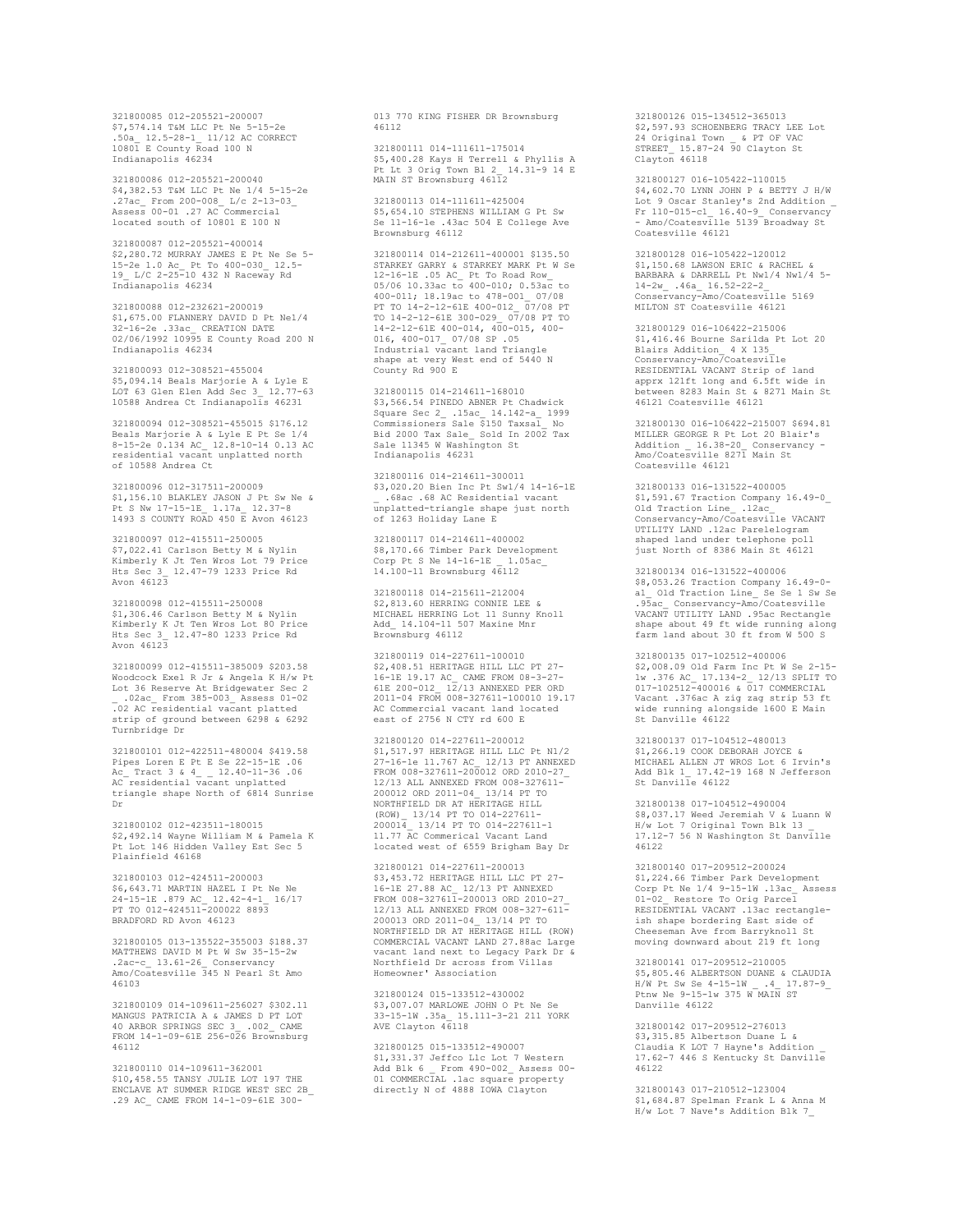17.67-15 346 S Tennessee St Danville 46122

321800144 017-210512-135007 \$14,234.89 RADER ELIZABETH L Pt E Nw 10-15-1W .1ac \_ 17.84-5 RESIDENTIAL VACANT .1ac triangle shaped land on the SW side of Parking lot of Hardees in Danville 46122 Danville 46122

321800145 017-210512-162012 \$1,503.60 STEPHENS JOHN D PT LOT 3 Carter's Addition W\_ 17.64-3 208 E Poplar St Danville 46122

321800146 017-210512-164007 \$1,419.63 Cronau Thomas C & Cheryl D PT LOT 2 Nave's Addition Block 12 \_ 17.73-5-1 475 S Wayne St Danville 46122

321800148 017-211512-100010 \$2,937.04 Gap Pt Sw Nw 11-15-1W .9ac Vacant Land .9ac Right angle property 229.9 ft long & then 175.7 ft tall at the NE corner of the Twin Bridges Gold Club Danville 46122

321800151 018-129712-440002 \$5,017.00 Coles Peter Reservation Of Life Estate To Pauline Coles LOTS 24 & 25 Original Town\_ 18.28-24-1 106 N Mulberry St Lizton 46149

321800152 019-104622-140026 \$986.37 Thompson David Pt E Nw Fr 4-16-2W .12a\_ 19.65-27 LADOGA RD North Salem 46165

321800153 019-104622-150007 \$3,259.00 FREELAND ELIZABETH A Pt Lots 1 & 2 Orig Town Blk 2\_ 19.44-17 COMMERCIAL .06ac rectangle land on the SE side of commercial property located on SE corner of S Broadway St & W Pearl St 46165

321800155 020-105611-100008 \$355.54 SPARKS MARVIN E JR & LORI L H/W Pt Nw Nw1/4 5-16-1e .53ac\_ Sold In 2002 Tax Sale 4142 E US HIGHWAY 136 Pittsboro 46167

321800156 020-106611-200018 \$135.75 PITTSBORO LAND DEVELOPMENT LLC PT NE1/4 6-16-1E\_ .05AC COMMERCIAL VACANT LAND .05ac triangle shaped land on the SE corner of Burlington Pkwy & E Main st

321800157 020-106611-240012 \$7,409.40 RUTLEDGE MARK Lot 13 Woodridge Commons\_ 0.44 ac\_ came from 20-1-06-61E 200-020 258 N WOODRIDGE DR Pittsboro 46167

321800158 020-131711-200004 \$9,102.53 Quail Creek Land Development Inc Pt Ne1/4 31-17-1e .5 AC\_ Pt To Quail Creek Estates Sec 2\_ Phase 12 Hpr Units 2 & 35 & 54\_ Pt to Quail Creek Estates Units 47 & 48\_ 07/08 PT TO 20-1-31-71E 592-001, 593-001\_ 08/09 SPLIT PT TO 20-1-31- 71E 593-002\_ 08/09 split pt to Quail Creek S RESIDENTIAL VACANT .5ac in between 7702 QUAIL CREEK TRCE & 7650 QUAIL CREEK Pittsboro 46167

321800159 020-131711-365003 \$2,860.28 MCCOY DALLAS & PATSY h&w Pt Sw Sw 31-17-1e\_ .249ac\_ 20.56-22- 4-1 239 MERIDIAN ST Pittsboro 46167

321800160 020-136712-496004 \$1,159.49 Cook Naomi S As Trustee Only Under Revoc Trust Declaration Lot 11 Osborn's 2nd Add\_ & Pt Vac Alley\_ 20.43-11 RESIDENTIAL Strip of land attached to property off Osborne Ave but in between home and 404 W MAIN ST Pittsboro 46167

321800161 021-125511-235010 \$1,466.64 MARTIN MICHAEL G Lot 17 Maple Grove Subd\_ 6.40-17 3515 S Campbell Plainfield 46168

321800162 021-125511-300005 \$4,520.48 Royal Haven Builders Inc Pt Ne1/4 Sw1/4 25-15-1e .03ac\_ Pt To 300-053,-054\_ 21.134-10-2 COMMERCIAL VACANT 0.03ac Strip running alongside the Southern side of Carpenter Properties Inc in Plainfield

321800164 021-126511-200005 \$38,336.42 Taber Living Trust (the) Taber Lester G II & Karen Y Trustees Pt SW1/4 NE1/4 26-15-1E .73ac\_ 21.54-68 COMMERCIAL .73ac Paralelogram shaped land on to SE corner of the Bike Path & N Carr Rd in Plainfield. Back corner of Duke Energy Indiana

321800166 021-126511-380016 \$1,715.07 MOORE ANNETTE M Pt S Sw 26-15-1e .3ac-c\_ 21.54-17 103 Duffey St Plainfield 46168

321800168 021-126511-469001 \$9,637.48 WESTPOINT DISTRIBUTING LLC Lot 1 H L Price Add Replat Of Lots 1 & 2 1201 MAIN ST Plainfield 46168

321800169 021-127511-448001 \$4,646.20 HOLLAND JASON & GASKINS BRANDY Pt E Se 27-15-1E 0.1019a\_ 21.56-11-1 345 N VINE ST Plainfield 46168

321800170 021-127511-448002 \$323.44 HOLLAND JASON Pt E Se 27-15-1E .1a\_ 21.56-11 108 E North St Plainfield 46168

321800171 021-127511-480011 \$1,096.63 TEBOE CAROL L Lot 15 Carters Add 2 Bl 17\_ 21.35-15 260 N Vine St Plainfield 46168

321800172 021-128511-327001 \$534.02 SARATOGA WOODLANDS HOMEOWNERS ASSOCIATION INC Common Area B Saratoga Woodlands \_ .05ac RESIDENTIAL VACANT .05ac land in the middle of cul-de-sac on Cody LN Plainfield 46168

321800173 021-130521-230009 \$5,697.68 PRYOR LESLIE Pt Ne 30-15- 2e .54ac\_ Annexed From Guilford 12- 9-97 3138 Clover Dr Plainfield 46168

321800174 021-130521-300013 \$425.04 REFFCO LP PT SE 25-15-1E & PT SW 30- 15-2E .094 AC\_ CAME FROM 21-1-25-51E<br>400-026\_ 06/07 PT TO 21-1-25-51E<br>400031\_ 17/18 PT TO 021-125511-<br>400031\_ 17/18 PT TO 021-130521-<br>300017 & 018 10861 W Washington St Indianapolis 46231

321800176 021-133511-246011 \$4,476.13 TINOCO JOSE G & KATHLEEN Lot 89 Paddock at Saratoga Sec 2 .18 ac\_ Came from 021-133511-200029 4124 Cheltonham Ct Plainfield 46168

321800177 021-134511-248005 \$5,319.70 Wilcox Betty J D Living Trust Lot 5 Carter's South Add Blk 3 \_ 21.38-5 319 S Center St Plainfield  $76168$ 

321800178 021-201411-465003 \$4,130.86 Plainfield Place LLC CA Blk A Plainfield Park \_ Sec 1 .90ac\_ Assess 98-99\_ From 400-006 COMMERCIAL VACANT LAND .90ac Rectangle lang including pond directly across from Taco Bell off Cambridge Way

321800179 021-201411-465004 \$3,584.14 Plainfield Place LLC CA

Blk B Plainfield Park \_ Sec 1 1.65ac\_ Assess 98-99\_ From 400-006 COMMERCIAL VACANT LAND 1.65ac RECTANGULAR LAND INCLUDING POND RUNNING N TO S PARRELL TO CAMBRIDGE WAY ACROSS FROM 5060 Cambridge Way Plainfield

321800180 021-201411-475001 \$707.36 Plainfield Place LLC CA BLK F Plainfield Park \_ Sec 1 .09ac\_ From 400-006\_ Assess 98-99 COMMERCIAL VACANT LAND .09ac ABOUT 258 FT LONG RECTANGLE PARRELL TO HARTFORD AVE SOUTH OF WAFFLE HOUSE INC.

321800181 021-201411-480005 \$2,903.55 Plainfield Place LLC CA BLK E Plainfield Park \_ Sec 1 .15ac\_ From 480-005\_ Assess 98-99 COMMERCIAL VACANT STRIP OF LAND ABOUT 441FT LONG 1 .15ac RUNNING PARRELL TO HARTFORD AVE FROM CAMBRIDGE WAY

321800182 021-203411-476007 \$1,353.91 Whittington Inc CA "B" Center Ridge Sec 1 \_ .28ac RESIDENTIAL VACANT LAND 1 .28ac LOCATED AT THE SW CORNER OF HALL RD & PASCO LN

321800183 021-211411-210007 \$2,960.14 Kattman Melissa Lee Lot 95 Hadley Acres Sec 4 \_ 6.103-95\_ 000502 Hadley Acres 6042 Debra Ct Plainfield 46168

321800184 021-235511-315009 \$1,717.59 Livingston Jack L & Lela Lot 17 Pike Brothers 3rd Add \_ L/c 6-26-94\_ Assess 00-01 864 Harding St Plainfield 46168

321800185 021-236511-100025 \$3,365.86 Dorris Vernon Pt Nw 1/4 36-15-1E .22ac RESIDENTIAL VACANT .22ac AN ELONGATED TRAPEZIUM SHAPED LAND OFF OF STAFFORD ROAD DIRECTLY W OF 2000 Stafford Rd Plainfield 46168

321800186 021-236511-165023 \$3,934.89 Hart Vonspreckelson & Huckabay Pt Sw Nw 1/4 36-15-1E.10ac\_ 21.154-21-a1\_ Sold In 2002 Tax Sale RESIDENTIAL .10ac RECTANGLE STRIP OF LAND ATTACHED TO 1737 BEECH DR S Plainfield, IN 46168

321800187 022-121422-282008 \$2,103.57 Chandler Jerry L Pt Se Ne 21-14-2W .22a\_ By Deed\_ 22.47-1 104 NORTH ST Stilesville 46180

321800189 023-101511-363002 \$4,259.20 NEHEMIAH PROJECT CHURCH LOT 35 Austin Lakes Sec 1 Amended .29 Ac\_ Conservancy 276 Austin Dr Avon 46123

321800190 023-102511-320007 \$154.58 Preston Jerry E Pt Sw 2-15-1w 0.10a<br>Conservancy 12.24-7-26 RESIDENTIAL Conservancy\_ 12.24-7-26 RESIDENTIAL .10AC OF PARALELOGRAM SHAPED LAND LOCATED BEHIND 330 Avon Pkwy Avon, IN 46123

321800191 023-103511-400005 \$19,921.07 Curry Robert E & Janet S Pt Ne1/4 3-15-1e 1.14ac \_ L/c 6-25- 97\_ From 400-005\_ Conservancy\_ ASSESS 98-99 COMMERCIAL 1.14ac PROPERTY JUST N OF 226 N STATE ROAD 267 Avon, IN 46123 Plainfield 46168

321800192 023-135611-300003 \$567.60 DKT Properties Inc Pt Sw 1/4 35-16- 1e .13ac\_ Sold In 2000 Tax Sale\_ Annexed Wash Ord 98-38\_ Conservancy \_ ASSESS 99-00 EXEMPT .13ac TRIANGULAR SHAPED LAND AT THE CORNER OF N AVON AVE & E 100 N

321800194 023-210511-235001 \$4,071.64 ROCKVILLE CENTER LLC Pt Ne